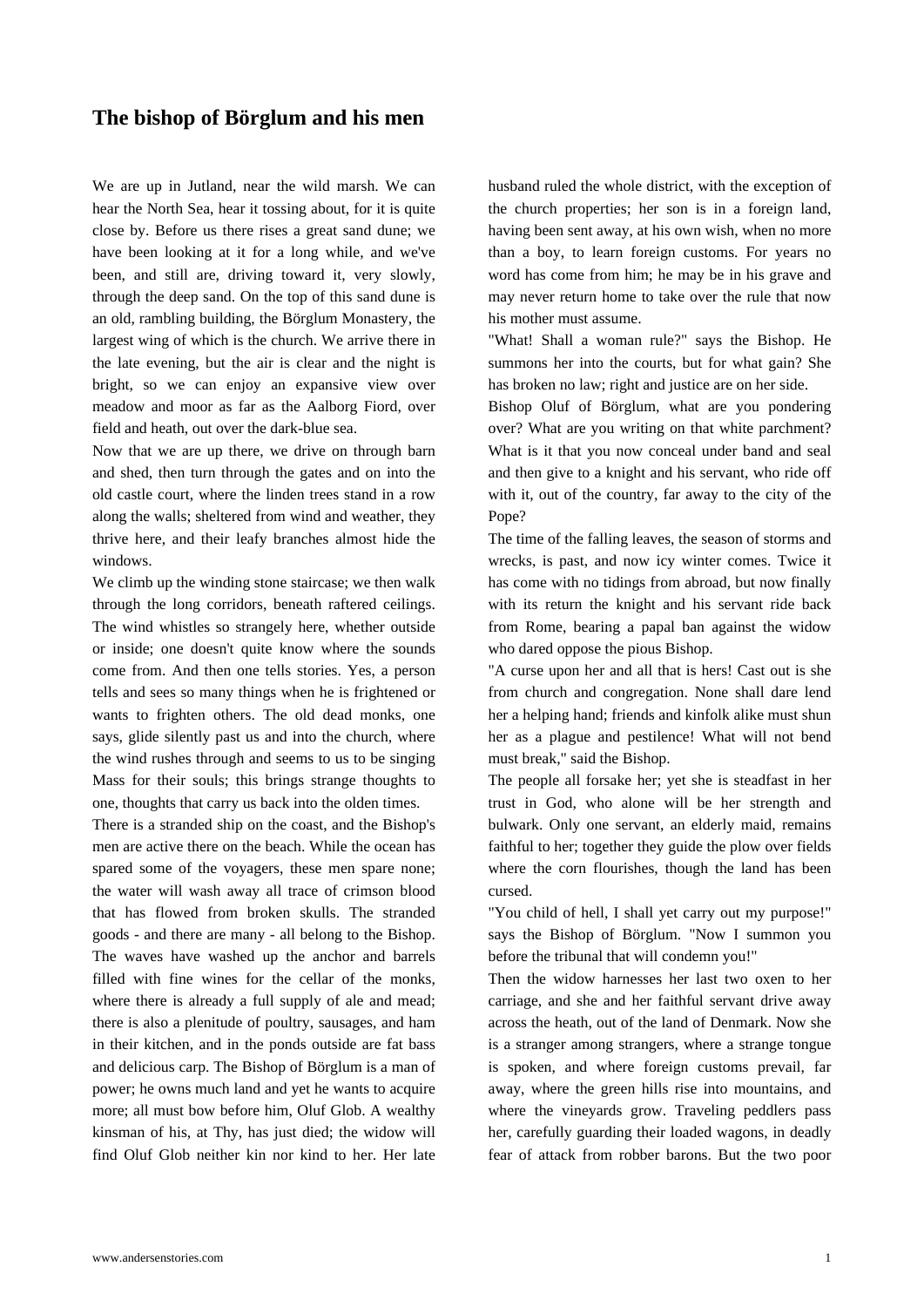women, in their humble cart drawn by the black oxen, may pass in safety along the dangerous roads and through the dense forests. Now they are in France, and they meet a gallant knight followed by twelve men-at-arms. The knight pauses and looks at the strange wagon and then asks the younger of the women what country they have come from and what their journey's destination is. She explains that they are from Thy, in Denmark, tells of her cares and misery, but these all seem to come to an end; our Lord has guided them together - the stranger knight is her son! He holds out his arms and embraces her, and the poor mother weeps, which she has not been able to do for many years, but rather has bitten her lips until blood has come forth.

It is the time of the falling leaves, the season of wrecks. The ocean washes ashore filled wine casks for the Bishop's cellars; in his kitchen the wild venison is roasting; it is pleasant and warm within doors, though winter freezes without. But news is brought; Jens Glob has returned to Thy with his mother. Jens Glob summons the Bishop into court, to demand their lands and rights.

"Much good that will do him!" said the Bishop. "Spare your efforts, Sir Jens!"

Another year passes; again the time of the falling leaves returns, the season of wrecks; icy winter follows, and the white bees swarm about and sting one's face until they melt. It is sharp weather today, say people who have ventured out into it. Jens Glob stands close to his fire, lost in thought; he singes his mantle, burns a hole in it unawares. "I will master you yet, Bishop of Börglum! You are safe from the law, sheltered by the mantle of the Pope, but not safe from Jens Glob!" He writes to his brother-in-law, Sir Oluf Hase of Salling, bidding him meet him Christmas Eve at Mass in Hvidberg Church; the Bishop must leave Börglum and come to Thyland, to read the Mass there; this Jens Glob knows.

Meadow and moorland are buried beneath ice and snow, and across them speeds a cavalcade of horse and riders - the Bishop, his clerks, his squires. They take the short cut among the waving reeds, where the wind sings its melancholy song. Blow your brazen trumpet, you trumpeter dressed in foxskin! It sounds sharply in the clear air! They ride on over heath and moorland, where in the warm summertime Fata Morgana decks her magic bowers; on they ride, to the south, toward Hvidberg Church.

The wind blows his trumpet, too, blows it louder and louder, creating a storm, a terrible storm, that continues to grow in force. On, on through the storm, toward the church, they ride. The house of God stands firm, but the storm drives on over field and moorland, over fiord and ocean. The Bishop reaches the church. But Sir Oluf Hase can scarcely do so, however hard he rides. He reaches the opposite side of the fiord with his men, whom Jens Glob has summoned to aid him in calling the Bishop to account. The church is the courthouse; the altar is the counsel table. The candles in the heavy brass candlesticks are all burning. Outside the storm screams out the accusation and the sentence. The wind rushes through the air, over moorland and heath, over the rolling billows; no ferryboat can cross the fiord in such weather.

Oluf Hase is held at Ottesund; he dismisses his men, bids them keep his horse and armor and take his farewell to his wife, for alone will he risk his life in the roaring waters. They will be his witnesses that it is not his fault if Jens Glob stands alone in Hvidberg Church. But his faithful warriors will not leave him; they will follow him even into the raging waters. Ten of them are swept away by the torrent; Oluf Hase and the two youngest reach the opposite shore in safety and have still four miles to ride.

It is past midnight, Christmas Eve. The wind has died down; the church is lighted up, the light shining from the windows over meadow and heath. The service is ended, and the house of God is so still that the wax can be heard dripping from the candles to the stone floor. Now at last Oluf Hase arrives.

Jens Glob meets him in the forecourt, saying, "God day. The Bishop and I are reconciled now!"

"Are you, indeed!" says Oluf. "Then neither you nor the Bishop shall leave this church alive!" His sword flashes from its scabbard and splits in two the wooden door of the church, which Jens has closed between them. "Hold back, dear brother-in-law! First see what sort of reconciliation this is! I have slain the Bishop and all his men! Not one of them will do evil again, and we need say nothing more of the wrongs done my mother!"

The altar lights burn red, but redder is the stain that shines from the church door; there, lying in blood, is the Bishop, with a cloven skull, and lying dead around him are his men. It is quiet and calm on the holy eve of Christmas.

The third evening after Christmas, funeral bells in